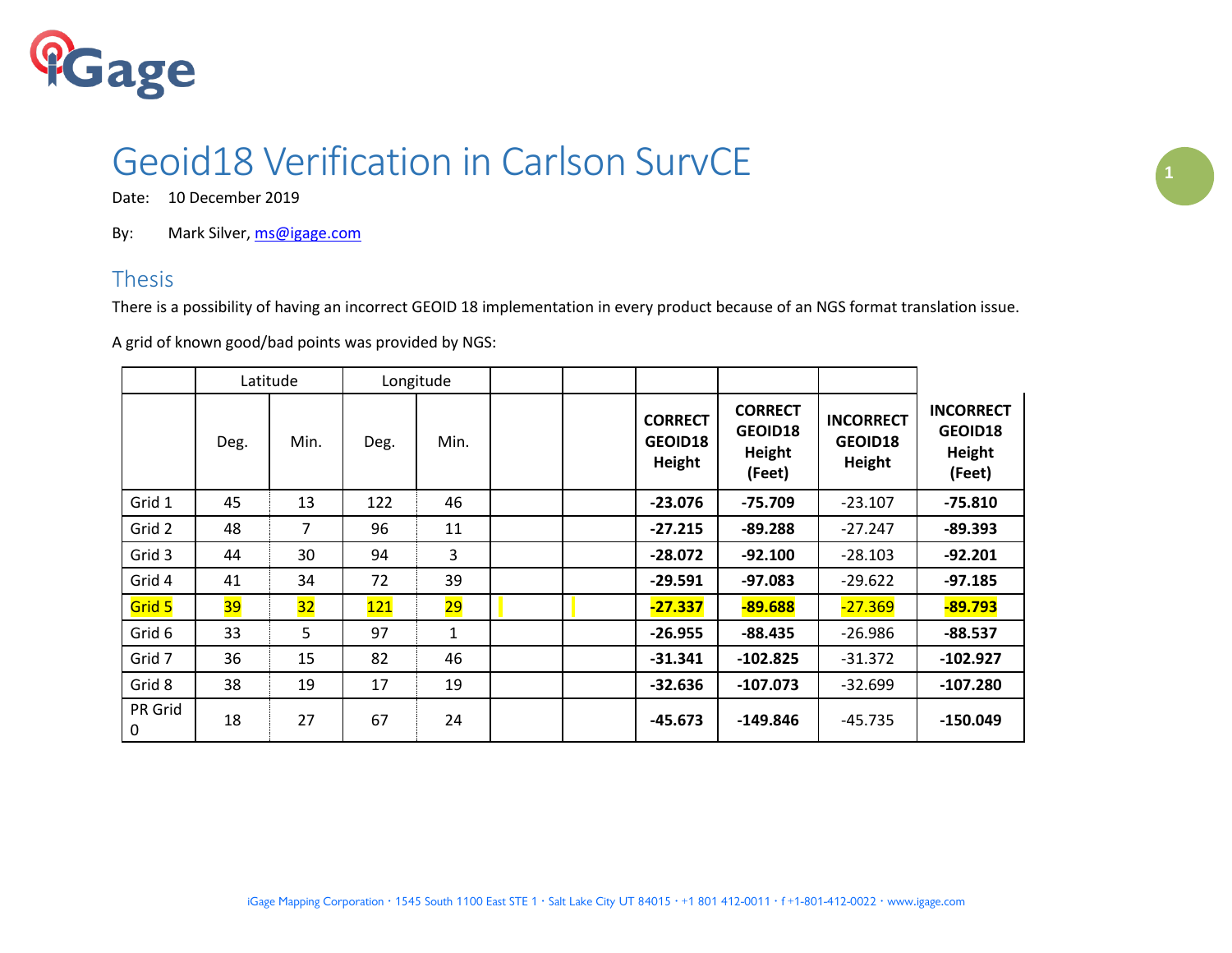

## How can we verify a GEOID in Carlson SurvCE?

Make sure GEOID18 is selected ( Equip: 6 Localization: GPS (tab): Geoid File (button)):

| <b>SurvCE</b> | $\circ \times$ $\leftarrow$ $\bullet$ 3:59<br>Ō) |
|---------------|--------------------------------------------------|
|               | <b>Geoid Separation File</b>                     |
|               |                                                  |
|               | Type: GSF/GSI <sup>O</sup>                       |
|               | \Progr Files\SurvCE\Data\Geoids\                 |
| ▦             | ContinentalUS_NGS2012B.gsb                       |
|               | <b>町 ContinentalUS_NGS2018.gsb</b>               |
|               |                                                  |
|               |                                                  |
|               |                                                  |
|               |                                                  |
|               |                                                  |
|               |                                                  |
|               | Name ContinentalUS_NGS2018.gsb                   |

GEOID18 is selected if as shown above.

From the SurvCE calculator screen ( COGO: 8 Calculator: Conversion (tab): LLH -> Grid ) you can enter a test Lat/Lon pair from above, with the correct GEOID separation, then compute the height offset.

**2**